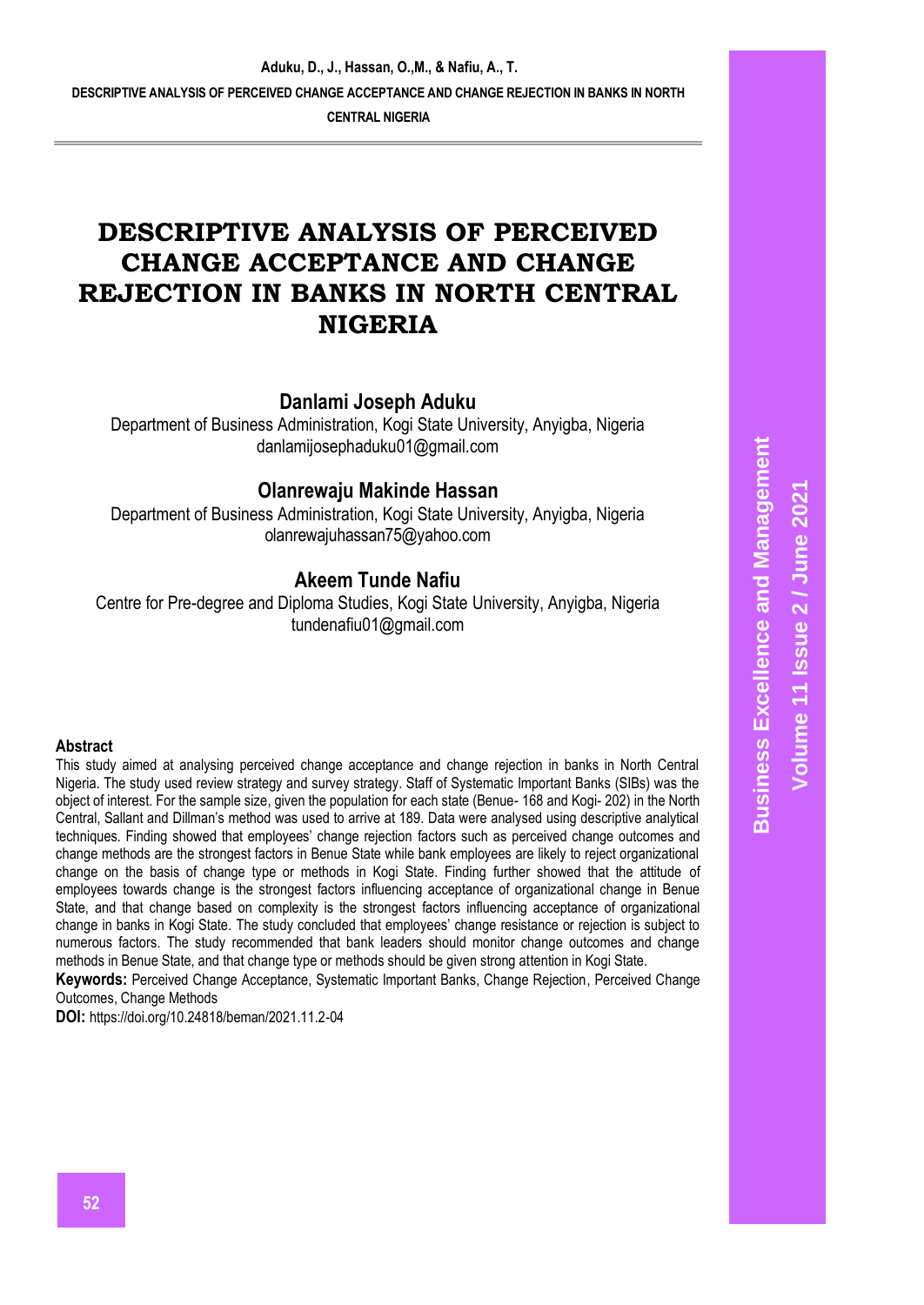## **1. INTRODUCTION**

Banks' ability to accept change has established illumination in their operations and competitiveness in the banking industry. Westenholz (2013) insisted that change is paramount regardless of its concomitant challenges which Nigerian firms must combat. Although, the systemic approach instituted by the Central Bank of Nigeria seems to have muscled many banks' adaptive capability, but the global challenges and demands which dictate that the dynamism of change cannot be eroded in the banking sector. Most worrisome of the challenges in the recent time are ability to cope with e-payment, ebusiness and e-fraud.

In most cases, organizational change is the antecedent of the dynamism of the banking environment of Nigeria. Planned change is engineered by banks today as a proactive or strategic approach towards the dynamic nature of the banking environment today. In this context according to Liebhart and Lorenzo (2010), decision-makers strive to find some stability in the presence of uncertainty using planned methods of change while being aware of the need for flexibility and agility to leverage emerging change and survive it. Cummings & Worley (2009) argued that organizational change is a reflection of the unknown. This implies that changes that organizations witness are products of the unknown, relative to the dynamic nature of the banking and business environment. In a like-mind, Kimaku (2010) expresses further that the uncertainty attached with the dynamic environment is likely to adversely affect employees' competencies, worth, and coping abilities and that organization members do not support change unless compelling reasons convince them to do so. Research according to Acas (2014) has shown that employees are taking their lead on how they feel about their job and how hard they work with their managers who can trigger favourable discretionary behaviour; by demonstrating that they care about how change affects their employees.

The acceptance or rejection of change may be capitalized on the nature of individual employees. Employees are of five categories; the innovators (often trying to change behaviour), early adopters (often trying to initiate change based on the need), early majority (often willing to adopt new ideas and behaviours faster than average), late majority (often sceptical about change consequence and often be the last to adopt change) and the laggards (too tradition and sceptical about change and adopt change only when ample information is available). The understanding of these categories of employees demands that management creates awareness of projected change to allow gradual diffusion of attitude and behaviour. Employees are likely to be motivated if the change is a better one and can yield result. Also, the degree to which the change is consistent with the 'values, experiences and needs' of the adopters, the complexity of the change and its experiment-ability can influence the acceptability or rejection of change by bank employees.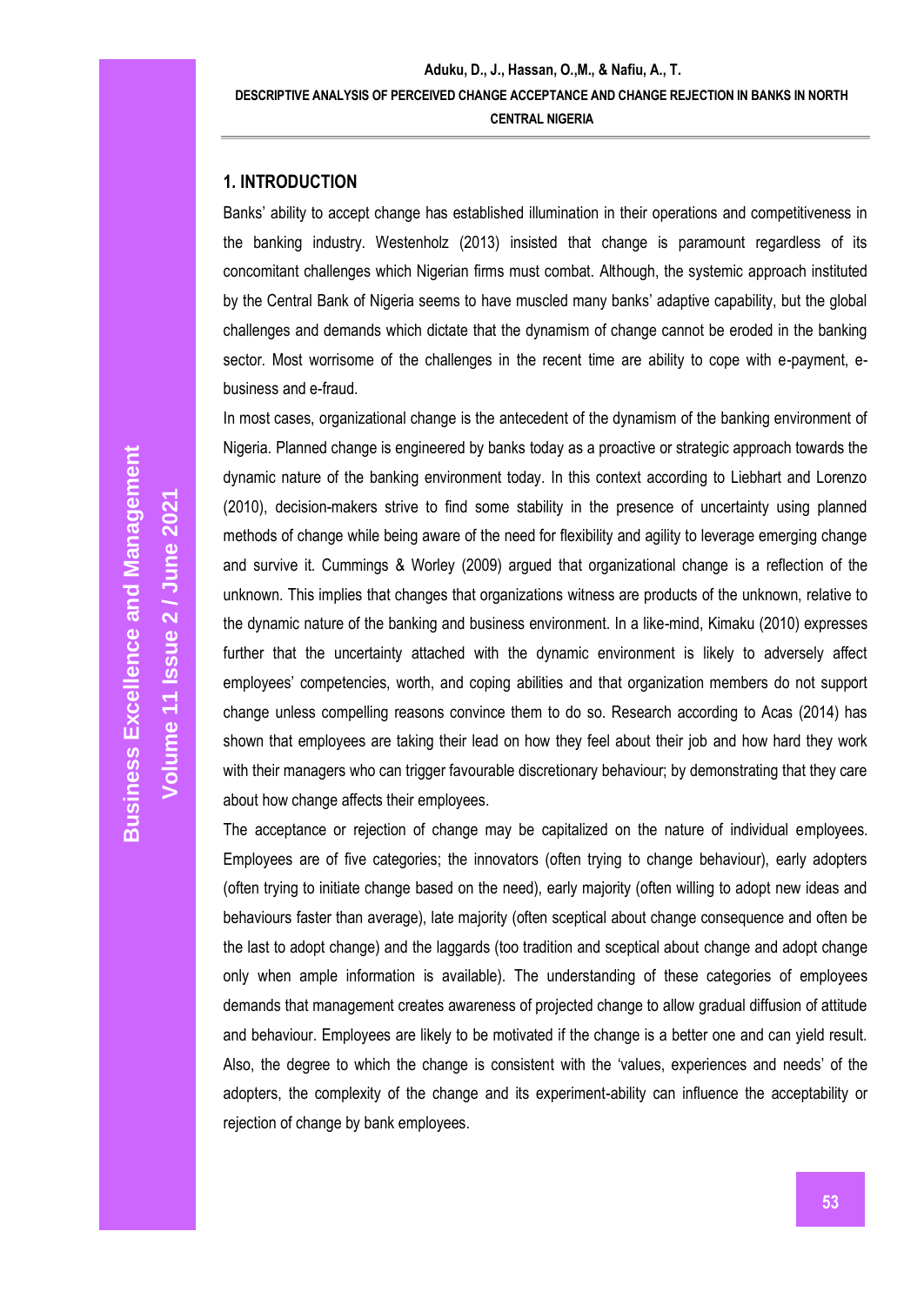Most often bank employees must undergo intensive courses and training to be able to adapt to technology, global financial and economy's induced change. On many occasions, fraud alert appears to institute banks' unplanned change. Other factors contributing to unplanned change are new technology, competition, economic condition, industrial policies, regulation, and legal framework of the country. Naveed et al. (2017) also investigated process, attitude, tolerance change, leadership communication, structure, and culture as the main predictors of organizational change. Sequel to the above discussion, this study was related to the North Central Nigeria, selecting some banks.

The main purpose of the study was to analyse the effects of organizational change on employees' performance in banks in North Central Nigeria. The specific purposes of the study were to:

- i. Investigate the significant effects of tolerance to change and the activities of fraud on the performance of banks employee in North Central Nigeria.
- ii. Investigate the significant effects of change drivers on banks' employee performance in North Central Nigeria.
- iii. Investigate the significant relationship that exists between employee motivation, perceived change acceptance and perceived change rejection in banks in North Central Nigeria.
- iv. Investigate the prime factors influencing employees' acceptance of organizational change in banks in North Central Nigeria.

## **2. LITERATURE REVIEW**

There has been varying attempt by different scholars to provide a holistic view of organizational change. This is sequel to the fact that organizational change itself is equivocal. It may be inclined by the angle from which an individual has directed his/her investigation. The conceptual clarification of organization change may be made considering:

- i. **Organizational development:** Proactive search and identification of development opportunities (Codreanu, 2010).
- ii. **External environmental force:** Organizational change in response to the economic, social, technological and political dynamics of an organization's external environment.
- iii. **Internal environmental force:** Organizational change with respect to employee job design, mission, strategies, policies, organizational structure, operation/process design, organizational culture and product/services.

Several definitions provided by different scholars have captured one or more of the elements discussed.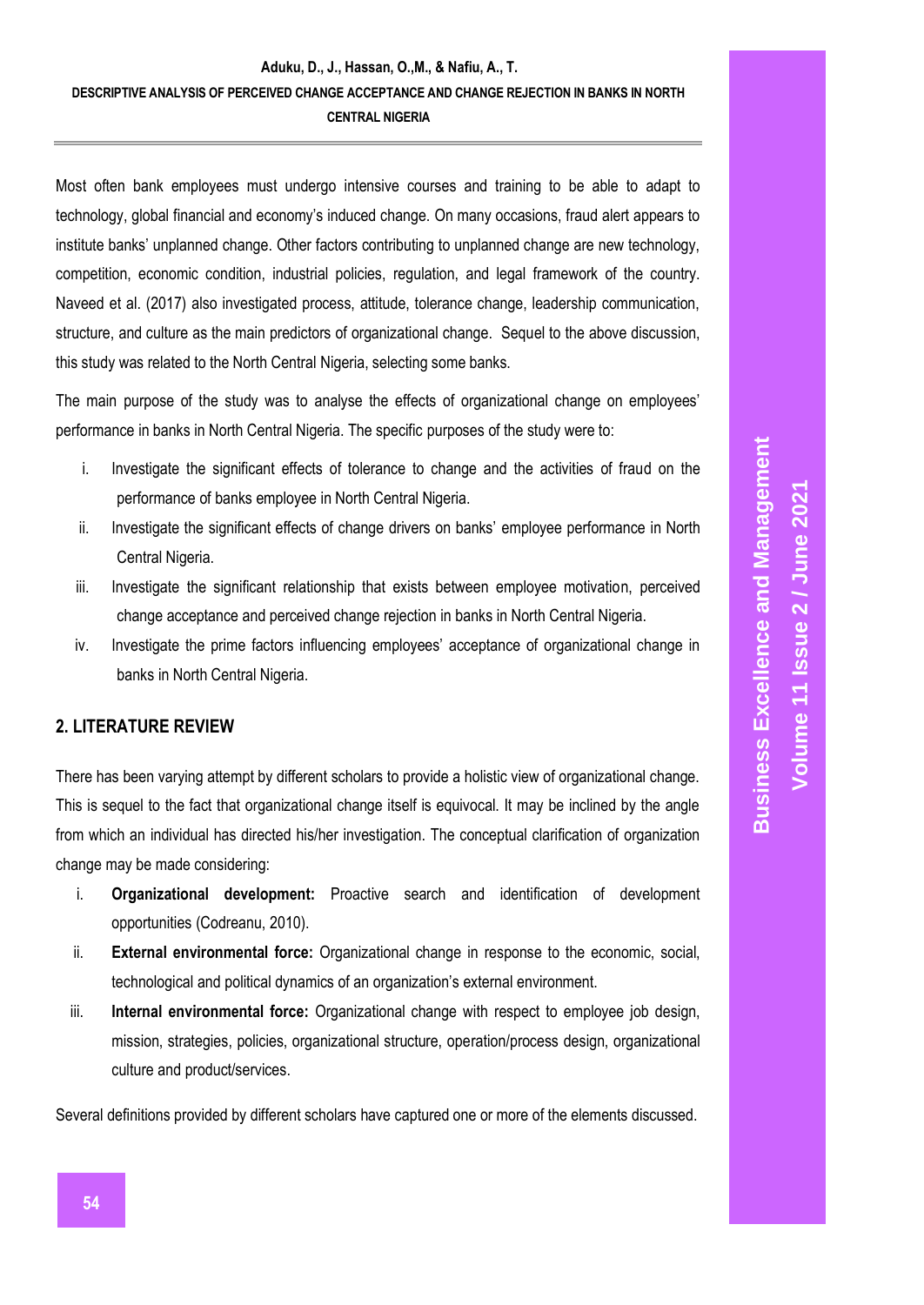#### **Aduku, D., J., Hassan, O.,M., & Nafiu, A., T.**

#### **DESCRIPTIVE ANALYSIS OF PERCEIVED CHANGE ACCEPTANCE AND CHANGE REJECTION IN BANKS IN NORTH**

**CENTRAL NIGERIA**

|                | TABLE 1. CONCEPTUAL CLARIFICATION OF "ORGANIZATIONAL CHANGE" |                                                               |  |  |  |
|----------------|--------------------------------------------------------------|---------------------------------------------------------------|--|--|--|
| S/N            | Author                                                       | <b>Definition</b>                                             |  |  |  |
| 1              | McNamara (2011)                                              | Organizational change generally means rightsizing, new        |  |  |  |
|                |                                                              | development and change in technologies, rescheduling          |  |  |  |
|                |                                                              | operations and major partnerships.                            |  |  |  |
| $\overline{2}$ | Khosa et al. (2015)                                          | Organizational change involves mission changes, strategic     |  |  |  |
|                |                                                              | changes, operational changes (including structural change),   |  |  |  |
|                |                                                              | technological changes, changing the attitudes and             |  |  |  |
|                |                                                              | behaviours of personnel, counter resistance from different    |  |  |  |
|                |                                                              | employees of companies and align them to strategic            |  |  |  |
|                |                                                              | directions of the organization.                               |  |  |  |
| 3              | Karanja (2015)                                               | Organizational change is any action or set of actions         |  |  |  |
|                |                                                              | resulting in a shift in direction or process that affects the |  |  |  |
|                |                                                              | way an organization works.                                    |  |  |  |
| 4              | Celik and Ozsoy (2016)                                       | Organizational change can be defined as change in             |  |  |  |
|                |                                                              | organizational structure, its systems, employees and          |  |  |  |
|                |                                                              | relation of between them in a planned or non-planned way.     |  |  |  |
| 5              | Pakdel (2016)                                                | Change is the defined as the process through which            |  |  |  |
|                |                                                              | something becomes different.                                  |  |  |  |

The table 1 shows the definitions of organizational change.

Source: Authors

Organizational Change looks both at the process in which any organization changes its operational methods, technologies, organizational structure, whole structure, or strategies, as well as what effects these changes have on it. Organizational change is usually re-engineered or accepted in quick reaction to or as a result of external pressure (from global or domestic forces outside the banks) or internal pressures (arising process, operational and structure changes). The view of Ezekiel (2007) expressed those two types of forces exist in managing change process generally; such as "the driving forces that set in motion the change process and the restraining forces that resist the change process in organizations". Daniel (2019: 59) added that "this clearly reveals that one of the major problems confronting managers in managing any type of change is resistance to change". Daniel (2019) stated that:

*Change Management is a process involving unfreezing, moving, and refreezing values, practices, and procedures within organizations. Unfreezing refers to the creation of a perceived discrepancy between the existing and ideal state of an organization that generates a desire for change and lowers people's resistance to change.*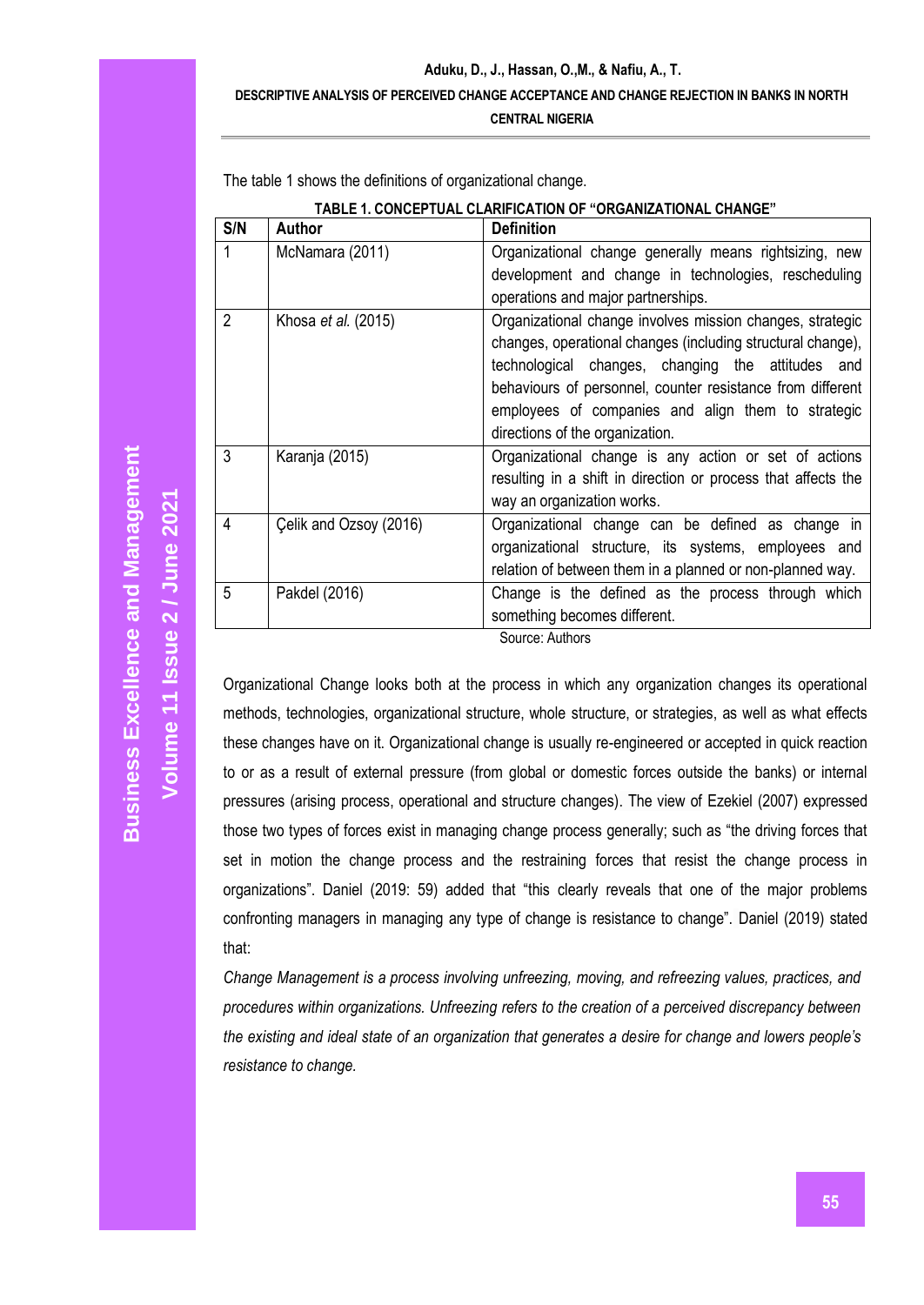There is need for managers to adopt the most effective approach to mobilize support for and embracement of change in their organization. Resistance to change is as a result of gap in the managerial approach to change.

The environment of banks in Nigeria constantly calls for change. This understanding made Ojo (2010) to express that the need for a change-oriented approach in their management becomes critical; because many banks failed in the past as a result of the complexity of change. Banks must be reactive to change emanating from uncontrollable forces in the broad environment and as well be proactive enough by initiating change-oriented approach to take advantage of domestic and the global competition. A more proactive viewpoint is that it is triggered by a progressive manager. This is one of the reasons that Systematic Important Banks engage in constant human capital development in Nigeria. The Systematic Important Banks also engage in proactive approach to change by periodically electing Chief Executive Officer to lead the banks with new ideas and intellect. Banks have strategically taken advantage of engineered change for some reasons apart from being proactive. These are however in tandem with the perspectives of Lewin's Change Management theory.

Based on the perspective of teleological theory (also known as planned change), the rationale behind a 'continuous process of goal-setting, execution, evaluation and restructuring' that permeate the Systematic Important Banks is to facilitate the retention of their status as the spinal cord of the Nigerian economy. Teleological theory of change states that the actions of the executives of the Systematic Important Banks are purposive; goal is the final cause for guiding movement of an entity. Lewin's Change Management Model advocates that the essence of managing change (by promoting effective communications and empowering employees) is to initiate best practices to bring about operation effectiveness and efficiency. This implies that a bank that is reactive or proactive to change is conscious of its operations environment. Managing change reflects the technical ground for best practices, and a good fit between the bank staff and banking operations/processes. Failure to take cognizance of this is likely to bring about constant struggle to survive or death in the banking environment. Dialectical theory assumes that a bank is like a multi-cultural society which has opposing values. When one specific force dominates over others, a new value is created, and the establishment of new goal becomes inevitable. In respect of this, organizational change is likely to occur. The Systematic Important Banks are observed to have target for their organizational change.

Yang, Zhuo and Yu (2009) asserted that the most popularly known targets of organizational change include 'vision, strategy, culture, structure, system, operation technology, and leadership style'. Vision indicates what banks want to achieve at the long run (which is expressed in their organizational core value). The core values of these banks are influence by change emanating from the interplay of external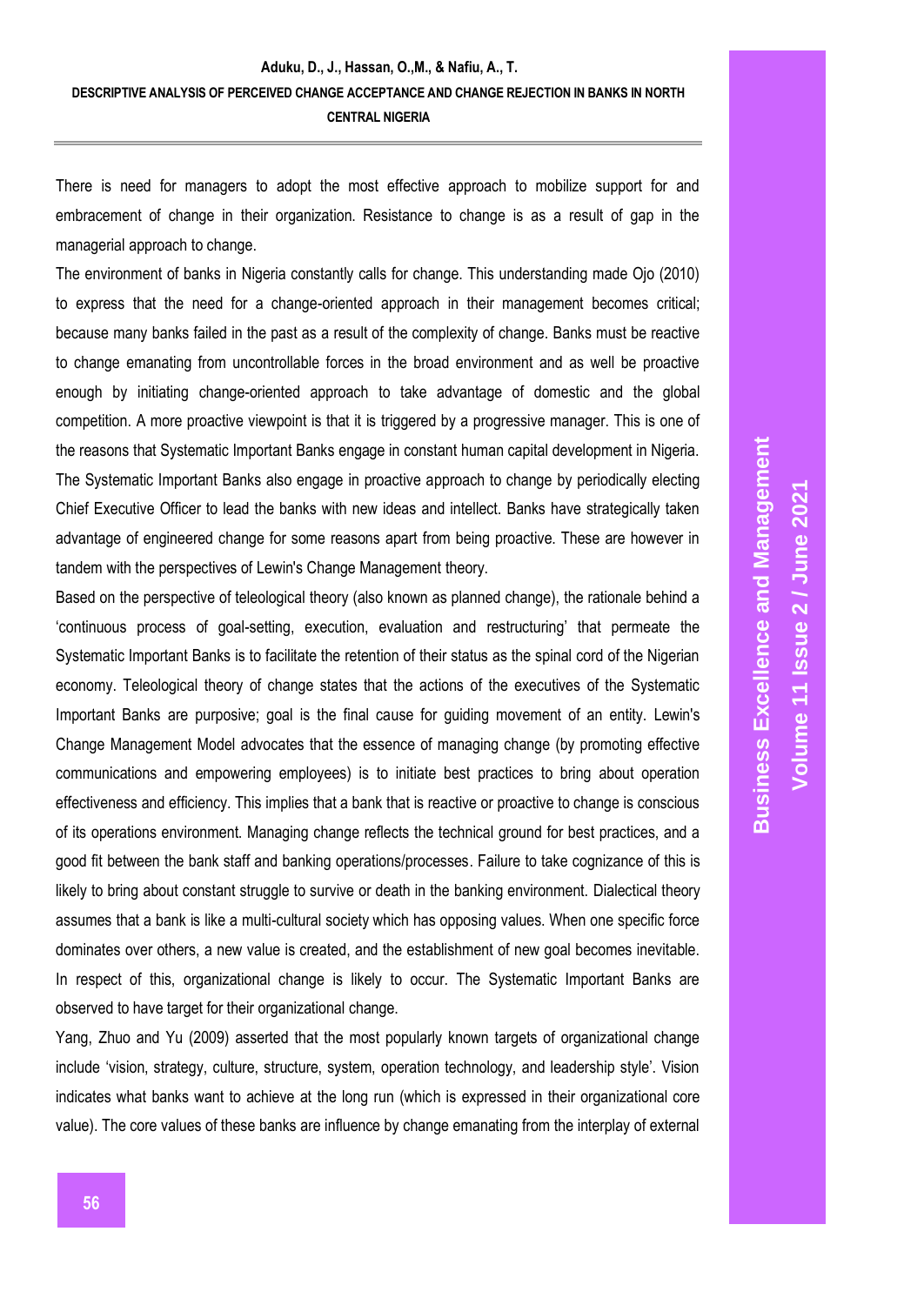environmental forces. Realistically, many executives are guilty of not revisiting the core value of their banks when organizational change occurs. On a practical note, the vision of organizations is often reshaped by changes caused by uncontrollable environmental forces. Better way of protecting the vision of the organization is through the development of new strategy or change in the existing strategy.

A strategy is a roadmap deigned for an organization to facilitate or secure its long-term goals. The target of strategic management is the pursuit of corporate goal given adequate resources. Thus, strategy change is deemed very important to cope with organizational change caused by external environment. Strategy change may be in the form of corporate strategy change (cost leadership, differentiation and focus), overall strategy change (broad strategic thinking within the banking industry) and global expansion strategy change.

Culture is another target of organizational change. For instance, individual bankers have their values and norms which they guide and protect. There is high probability of culture clash among bankers, and this is likely to affect their performance and the broad corporate goals. Banks may alter the content of their values and norms to disallow the possible culture clash among their employees. Organizational change resulting from content adjustment of values and norms depends largely on the ability of banks to manage and sustain explicit culture.

Structure change is also considered paramount to change the operation outlook of banks. For instance, First Bank recently established a cleavage between retail business unit and retail service unit; each reporting to different heads but under the CEO of the bank. The staff members in the retail service unit report to Head Branch Service (HBS); the HBS reports to the Cluster Operation and Service Manager (COSM); the COSM reports to the Group Head of Operation and Services (GH); the GH reports to the Group Executive Technology and Service (GE) who reports to the General Managing Director. The staff members in the retail business unit report to the Business Manager (BM); the BM reports to the Business Development Manager (BDM); the BDM reports to the Group Head (GH); the GH reports to the Group Executive (GE); and the GE reports to the Deputy Managing Director (DMD). The structure change is in line with the EPIC model (Entrepreneurship, Professionalism, Innovativeness and Centrism). Bond (2008) presupposed that the idea behind the coordination of a structure is to establish effective change in order to sustain a turnaround within the organization.

The goals of organizational change are multi-faceted, but the major one is to improve the organization mergence, crisis intervention and to overcome day to day hauling competition (Isern and Pung, 2007). It is observed that the idea of structure change is to enhance an efficient system that can create competitive edge in the banking environment. Based on this perspective, Daniel (2019) viewed the "management of change as the systemic approach and application of knowledge, tools and resources to deal with change". Ememe (2017) expressed that these organizational change variables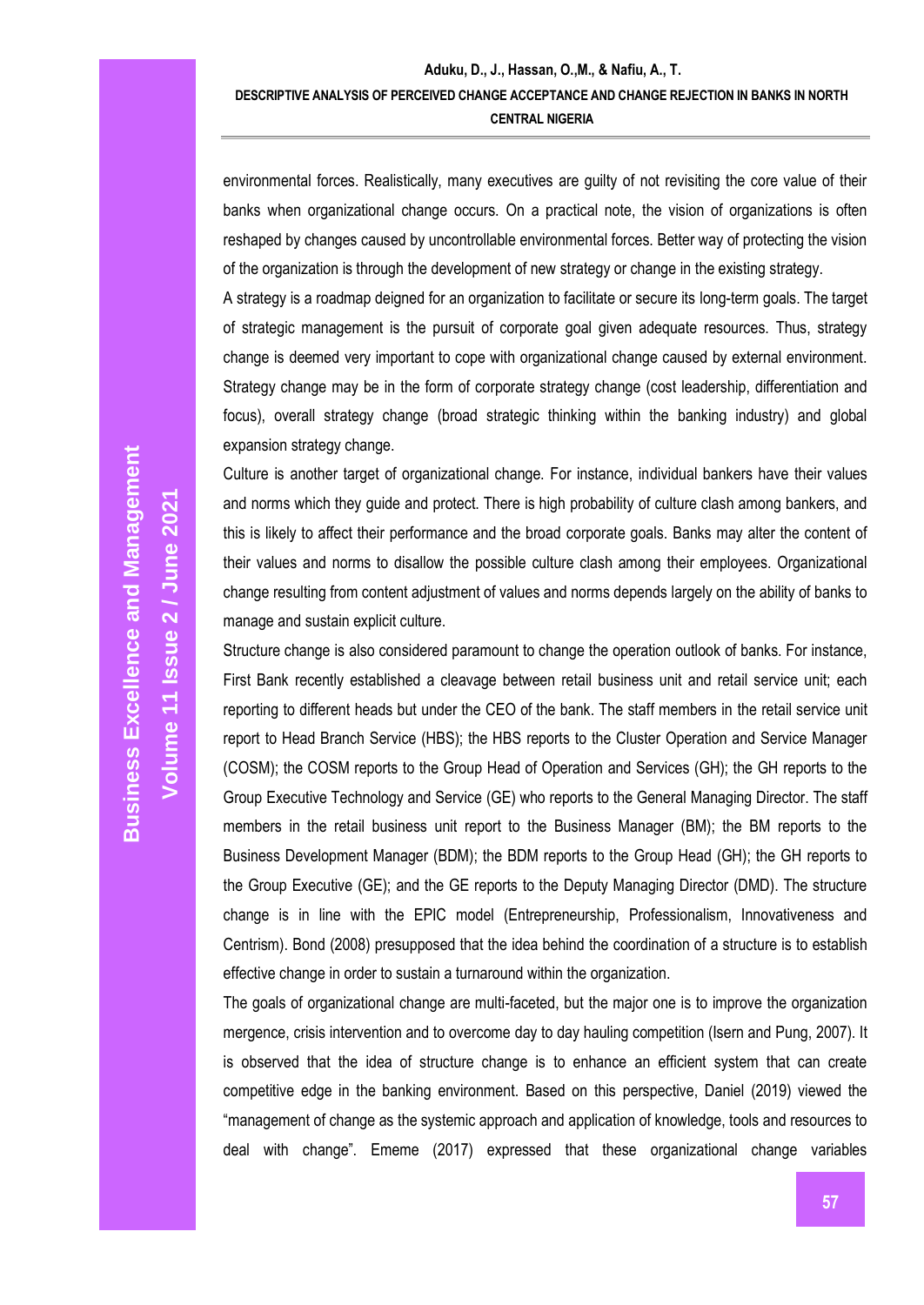intercommunicate. Strategy change, structure change, system change, and leadership change are all driven at achieving the vision of an organization.

The process of organization change, the "systematic viewpoint" has to be taken, so that different change targets can be considered as a whole to achieve the organizational change successfully. Khosa et al. (2015) added that "organizational change includes Mission changes, Strategy changes, operational changes (including structural change), technological changes, changing the attitudes and behaviours of personnel, counter resistance from different employees of companies and align them to strategic directions of the organization". Collins and Porras (2002) cited in Dalati (2017) expressed that the challenges facing leading and visionary organizations is tied to the sustainability of effective change in such a way that mission and core values will be preserved and enhance the management of changing cultural and operating practices and specific goals and strategies of the organizations. Figure 2.1 shows that tolerance to change and the activities of fraudsters can predict bank employees' performance. The study of Khosa et al. (2015) proved that tolerance to change has effect on employees' performance in the banking sector. Also, Mawutor, Enofe, Embele, Ndu & Awodola (2019) revealed that fraudulent activities have insignificant effect on performance. In addition, strategy change, organizational structuring, attitude of employees towards change and organizational culture all has possible effects on employees' performance in banks.

#### **3. RESEARCH METHODOLOGY**

The study is descriptive in nature; thus, two strategies were adopted. These are strategy and survey strategy. The search strategy involves review of scientific studies while the survey strategy focused on the use of questionnaire for data collection. This study is more of survey with little element of systematic review. The choice of the strategies was sequel to the context in which the study was conducted, the objectives of the study and the drive towards gathering quality data. This research identified three-inone aggregation groups of interest; these are First Bank of Nigeria, United Bank for Africa and Zenith Banks in the North central Nigeria. These banks are referred to as 'three-in-one' because they are Systematic Important Banks (SIBs). The SIBs are the pillars of Nigerian economy; thus, the Central Bank of Nigeria makes no financial or economic policy without reference to them. Meanwhile, two states (Kogi State and Benue State) were the study's quantitative attributes (areas of interest). Based on the focus of this study, the sub-population of SIBs in the North Central (for Benue State) is 168 potential respondents and the sub-population of SIBs in the North Central (for Kogi State) is 202 potential respondents.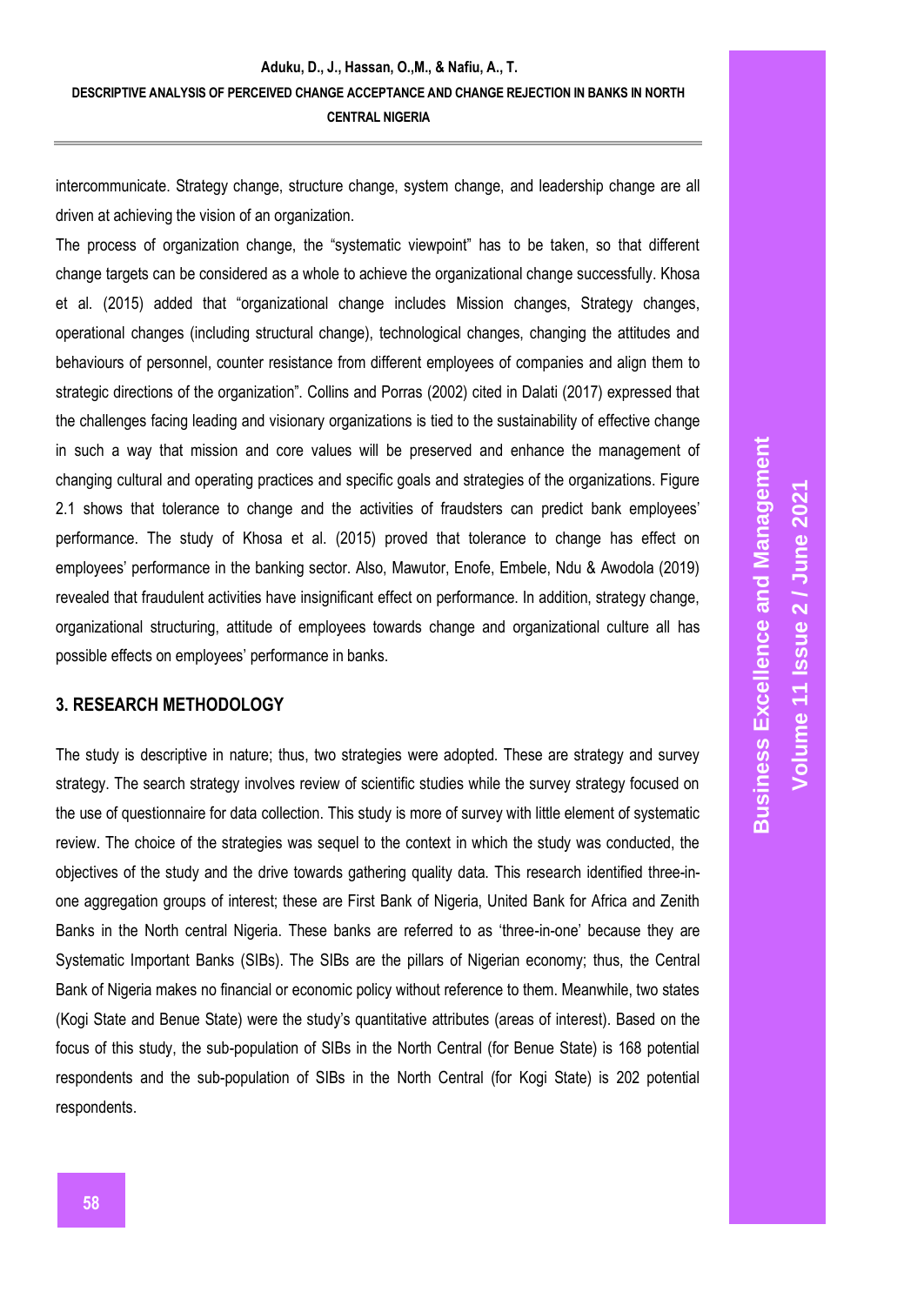For the sample size, given the population for each state (Benue- 168 and Kogi- 202) in the North Central, the research adopted Sallant and Dillman's (1994) method. The formula is stated below:

$$
N_{s} = \frac{N_{p}(p)(1-p)}{(N_{p}-1)\left(\frac{B}{c}\right)^{2} + (p)(1-p)}
$$
\n(1)

Where:

Ns= completed sample size required Np= Sample population P= proportion expected to answer in a certain way (50% or 0.5 is most conservative) B= acceptable level of sampling error  $(0.05 = +5\%; 0.03 = +3\%)$ C= Z statistic associated with the confidence interval  $(1.645=90\%$  confidence level; 1.960=95% confidence level; 2.576=99% confidence level)

The total sample size of the study was 189. The sub-samples for the focused states were based on the Bowley's Proportional Allocation. This is because the SIBs in Kogi State make the majority, and virtually the sub-sample method allocates 54.5% to SIBs in Kogi State in terms of computation.

The sub-samples are shown below.

**Kogi State=** 202(189)/370 = 103.1837838 = 103

**Benue State=** 168(189)/370 = 85.81621622 = 86

For this study, multistage random sampling technique was adopted. The data that were generated for the study were analysed using descriptive analytical techniques.

#### **4. DATA PRESENTATION AND ANALYSIS**

| TABLE 2. DESCRIPTIVE STATISTICS OF EMPLOYEES' CHANGE REJECTION FACTORS |                    |        |        |            |  |
|------------------------------------------------------------------------|--------------------|--------|--------|------------|--|
| <b>Responses</b>                                                       | <b>Benue State</b> |        |        | Kogi State |  |
|                                                                        | Mean<br>Std.       |        | Mean   | Std. Dev.  |  |
|                                                                        |                    | Dev.   |        |            |  |
| Change types                                                           | 1.3659             | .48463 | 1.4583 | .50088     |  |
| Change enabler                                                         | 1.3171             | .46820 | 1.3438 | .47745     |  |
| Change methods                                                         | 1.4390             | .49932 | 1.4271 | .49725     |  |
| Perceived change outcomes                                              | 1.4634             | .50173 | 1.2708 | .44672     |  |
| Change driving force                                                   | 1.3659             | .48463 | 1.4479 | .49989     |  |

Source: Field Survey (2020)

Table 2 shows the descriptive statistics of employees' change rejection factors in Benue State. Factors such as change types, change enabler, change methods, perceived change outcomes and change driving force were identified. The results show change types (mean= 1.3659; standard deviation= 0.48463), change enabler (mean= 1.3171; standard deviation= 0.46820), change methods (mean=

**Volume 11 Issue** 

**2 / June 2021**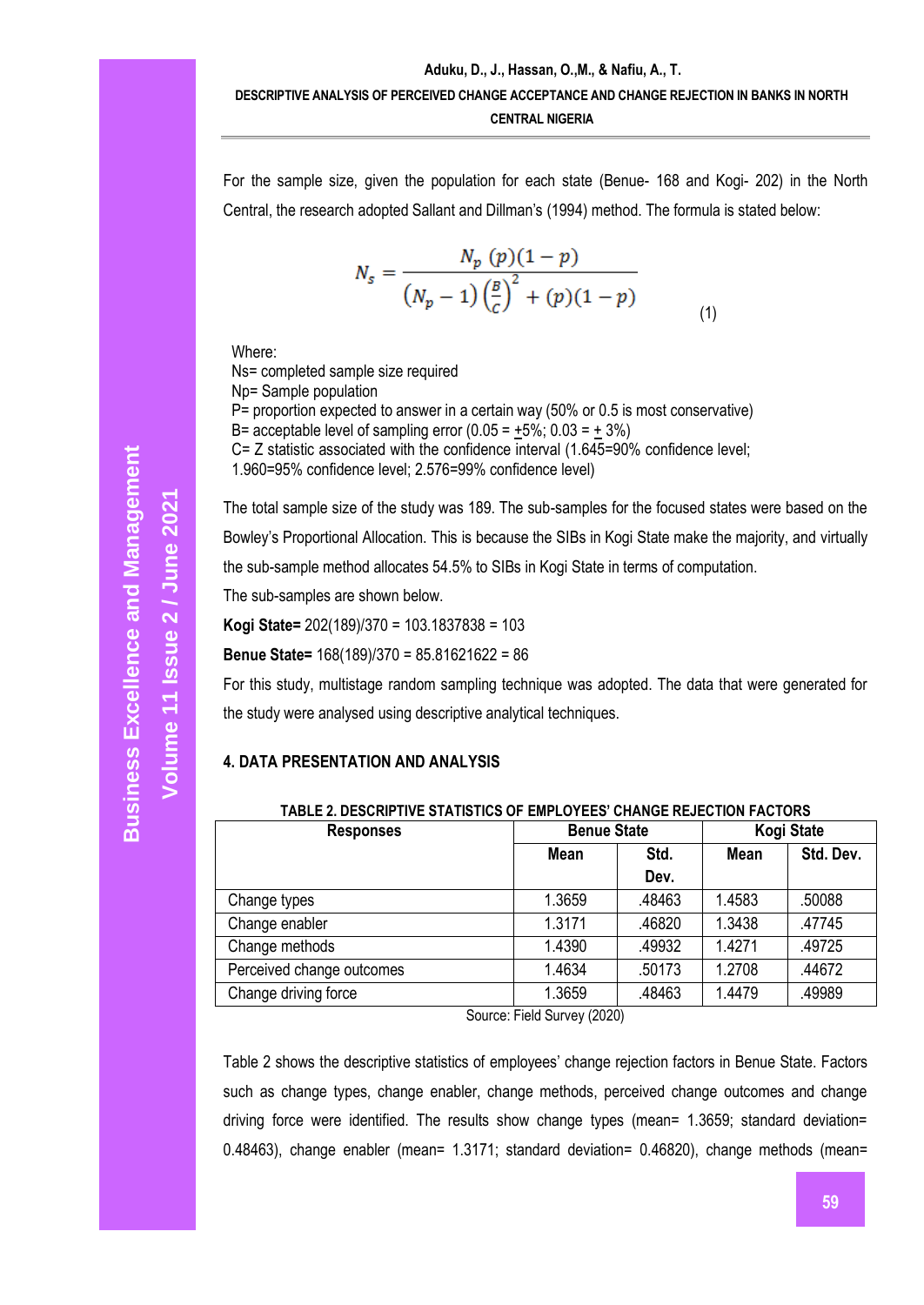1.4390; standard deviation= 0.49932), perceived change outcomes (mean= 1.4634; standard deviation= 0.50173), and change driving force (mean= 1.3659; standard deviation= 0.48463). The results show that perceived change outcomes have the highest means core with the highest divergence. Based on mean score ranking, the employees' change rejection factors such as perceived change outcomes and change methods are the strongest factors. Change types and change driving force have the same mean scores, and are stronger, while change enabler makes the least factor. By implication, perceived change outcomes and change methods are strongest factors influencing employees' rejection of organizational change in Benue State.

Table 2 also indicates the descriptive statistics of employees' change rejection factors in Kogi State. Change types (mean= 1.4583; standard deviation= 0.50088), change enabler (mean= 1.3438; standard deviation= 0.47745), change methods (mean= 1.4271; standard deviation= 0.49725), perceived change outcomes (mean= 1.2708; standard deviation= 0.44672), and change driving force (mean= 1.4479; standard deviation= 0.49989) are factors influencing employees' rejection of organizational change. Ranking the mean scores, the three strongest employees' change rejection factors are change types, change driving force and change methods. Bank employees are likely to reject organizational change on the basis of change type or methods. The forces behind change implementation are also likely to cause employees' change rejection, particularly when they are perceived inverse. Change enabler appears to be stronger employees' change rejection factor, while perceived change outcomes makes the least factor influencing employees' change rejection. The results however show that change types are the strongest factor influencing employees' rejection of organizational change in banks in Kogi State.

| <b>Responses</b>           |        | <b>Benue State</b> | Kogi State |           |
|----------------------------|--------|--------------------|------------|-----------|
|                            | Mean   | Std. Dev.          | Mean       | Std. Dev. |
| Account acquisition        | 2.5000 | 1.30762            | 2.4375     | 1.22957   |
| Relational management      | 2.0366 | .72767             | 2.6875     | 1.08882   |
| Deposit growth             | 1.9634 | 1.18055            | 2.1771     | 1.24811   |
| Service improvement        | 2.1829 | 1.27781            | 2.5938     | 1.34225   |
| Cost optimization          | 2.1220 | 1.01093            | 2.4688     | 1.32151   |
| Agent banking              | 2.5732 | 1.37014            | 2.4792     | 1.44353   |
| Non-interest income        | 2.7439 | 1.17390            | 3.1771     | 1.17871   |
| Creation of quality assets | 2.2927 | 1.27161            | 2.2500     | 1.34556   |

**Source:** Field Survey (2020)

Table 3 shows the descriptive statistics of the extent of priorities and strategic focus of bank in Benue State. The table indicates that the priorities and strategic focuses of bank in Benue State are account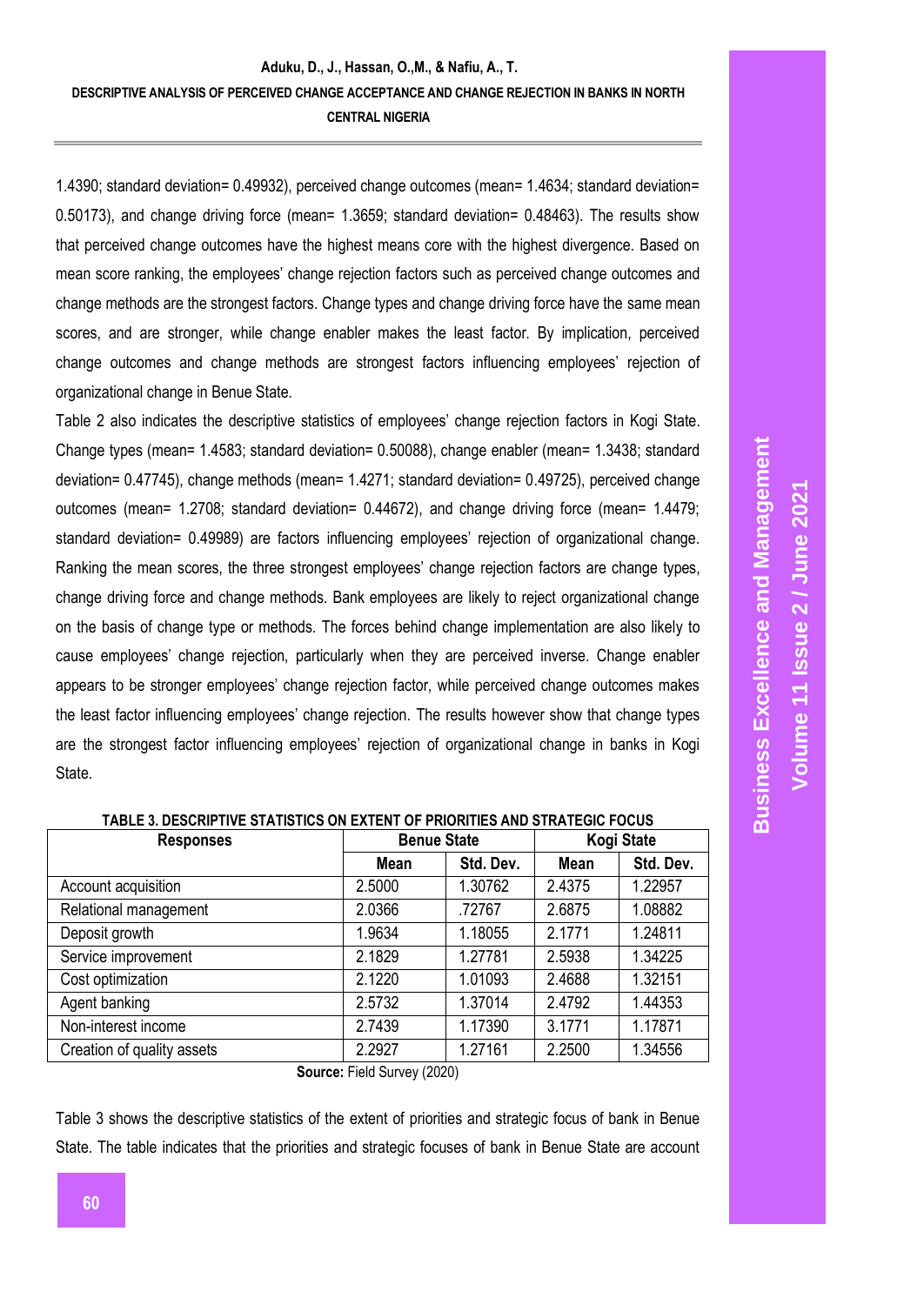acquisition ( mean=2.5000; standard deviation = 1.30762), relational management (mean=2.0366; standard deviation = 0.72767), deposit growth (mean=1.9634; standard deviation = 1.18055), service improvement (mean=2.1829; standard deviation = 1.27781), cost optimization (mean=2.1220; standard deviation = 1.01093), agent banking (mean= 2.5732; standard deviation = 1.37014), non-interest income (mean=2.7439; standard deviation = 1.17390), and creation of quality assets (mean=2.2927; standard deviation = 1.27161). The mean ranking shows that non-interest income (first), agent banking (second), account acquisition (third), creation of quality assets (fourth), relational management (fifth), service improvement (sixth), cost optimization (seventh) and deposit growth (eighth). Interestingly, noninterest income has the highest mean score with almost the least divergence. This implies that the data spread around the mean.

Table 3 shows the descriptive statistics of the extent of priorities and strategic focus of bank in Kogi State. Table 3 indicates that the priorities and strategic focuses of bank in Kogi State are account acquisition ( mean=2.4375; standard deviation = 1.22957), relational management (mean=2.6875; standard deviation = 1.08882), deposit growth (mean=2.1771; standard deviation = 1.24811), service improvement (mean=2.5938; standard deviation = 1.34225), cost optimization (mean=2.4688; standard deviation = 1.32151), agent banking (mean= 2.4792; standard deviation = 1.44353), non-interest income (mean=3.1771; standard deviation = 1.17871), and creation of quality assets (mean=2.2500; standard deviation = 1.34556). The mean ranking shows that non-interest income (first), relational management (second), service improvement (third), agent banking (fourth), cost optimization (fifth), account acquisition (sixth), creation of quality assets (seventh) and deposit growth (eighth). Non-interest income also has the highest mean score with almost the least divergence in Kogi State.

| <b>Responses</b>         | <b>Benue State</b> |           | Kogi State |           |
|--------------------------|--------------------|-----------|------------|-----------|
|                          | Mean               | Std. Dev. |            | Std. Dev. |
| <b>Structure</b>         | 2.5000             | 1.24969   | 2.6771     | 1.34942   |
| Bank's culture           | 2.1829             | 1.29699   | 2.3854     | 1.50347   |
| Mode of operation        | 2.5122             | 1.20947   | 2.5833     | 1.33509   |
| Customer-centrism        | 1.9878             | 1.17056   | 2.2604     | 1.43816   |
| Need for professionalism | 2.1098             | 1.39670   | 2.5312     | 1.22219   |

**TABLE 4. DESCRIPTIVE STATISTIC OF CHANGE STIMULATOR IN THE BANK'S INTERNAL ENVIRONMENT**

**Source:** Field Survey (2020)

Table 4 shows the descriptive statistic of five change stimulator in the bank's internal environment in Benue State. The table shows that structure (mean=2.5000; standard deviation = 1.24969), bank's culture (mean=2.1829; standard deviation = 1.29699), mode of operation (mean=2.5122; standard deviation = 1.20947), customer-centrism (mean=1.9878; standard deviation = 1.17056) and need for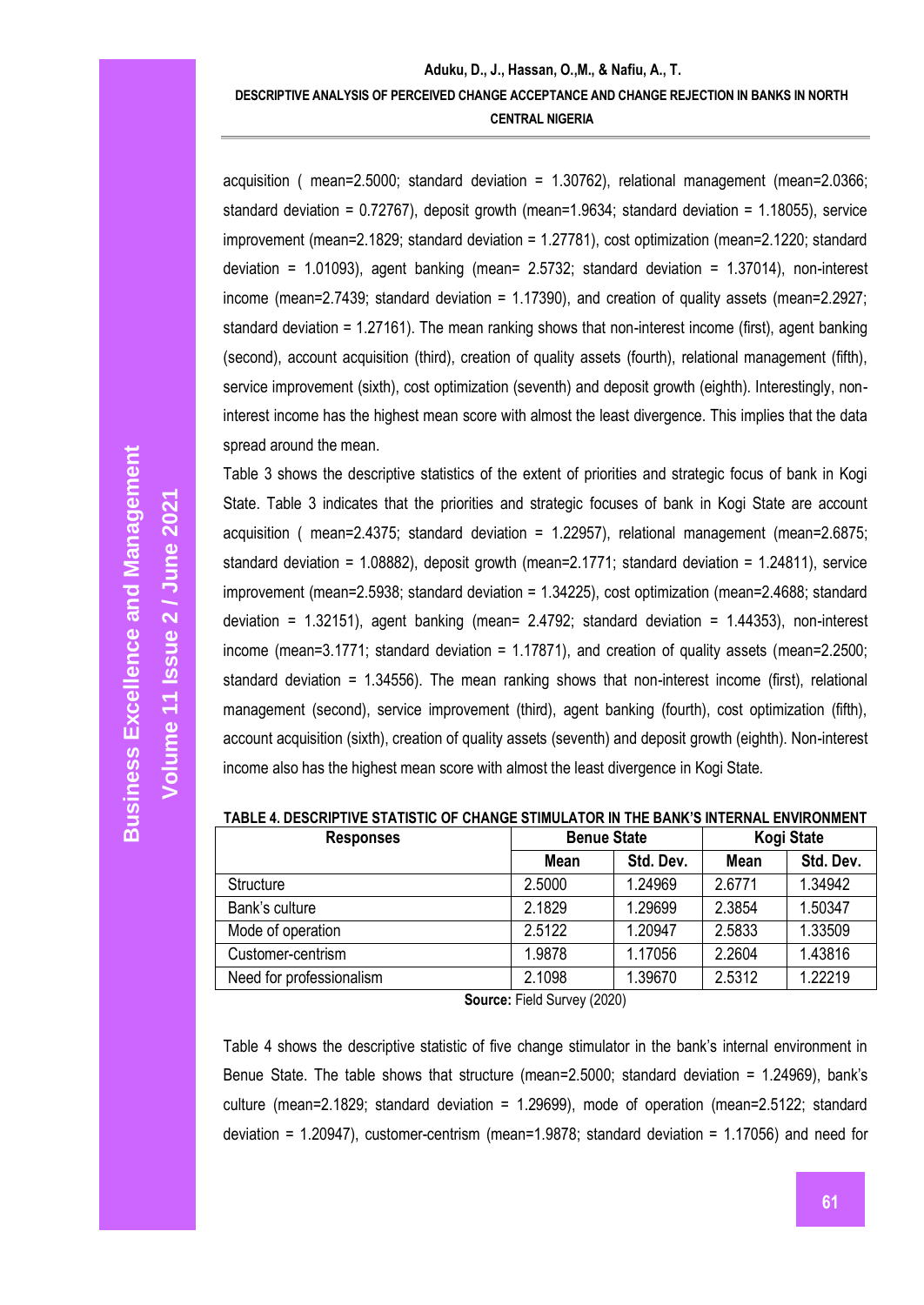professionalism (mean=2.1098; standard deviation = 1.39670) are change stimulator in the bank's internal environment. Among the stimulators, banks' mode of operation has the strongest mean score. It is observed that mode of operation appears to be the strongest change stimulator in the bank's internal environment in Benue State.

Table 4 shows the descriptive statistic of five change stimulator in the bank's internal environment in Kogi State. The table indicates that structure (mean=2.6771; standard deviation = 1.34942), bank's culture (mean=2.3854; standard deviation = 1.50347), mode of operation (mean=2.5833; standard deviation = 1.33509), customer-centrism (mean=2.2604; standard deviation = 1.43816) and need for professionalism (mean=2.5312; standard deviation = 1.22219) are change stimulator in the bank's internal environment. The study shows that structure is the strongest change stimulator in the bank's internal environment.

| <b>Responses</b>                                              | <b>Benue State</b> |           | Kogi State |           |
|---------------------------------------------------------------|--------------------|-----------|------------|-----------|
|                                                               | Mean               | Std. Dev. | Mean       | Std. Dev. |
| Acceptance of change as a<br>result of<br>perceived advantage | 2.2073             | 1.24462   | 1.8542     | 1.02576   |
| subject<br>Acceptance<br>οf<br>to<br>change<br>compatibility  | 2.1707             | 1.15261   | 2.2708     | 1.16510   |
| of<br>Acceptance<br>based<br>change<br>on<br>complexity       | 2.3537             | 1.11524   | 2.8021     | 1.09179   |
| Acceptance of change to give things trial                     | 2.1220             | 1.17998   | 2.2500     | 1.30586   |
| The attitude of employees towards change                      | 2.4878             | 1.35395   | 2.5104     | 1.28140   |
| Employee commitment toward change                             | 2.2073             | 1.33090   | 2.1771     | 1.28959   |
| Tolerance to change                                           | 2.1707             | 1.32222   | 2.1354     | 1.16637   |
| Employee motivation                                           | 2.4390             | 1.28714   | 2.5625     | 1.32833   |

**TABLE 5. DESCRIPTIVE STATISTICS OF FACTORS INFLUENCING ACCEPTANCE OF ORGANIZATIONAL CHANGE**

Source: Field Survey (2020)

Table 5 shows the descriptive statistics of factors influencing acceptance of organizational change in banks in Benue State. Perceived advantage (mean= 2.2073; standard deviation= 1.24462), acceptance of change subject to compatibility (mean= 2.1707; standard deviation= 1.15261), acceptance of change based on complexity (mean= 2.3537; standard deviation= 1.11524), acceptance of change to give things trial (mean= 2.1220; standard deviation= 1.17998), the attitude of employees towards change (mean= 2.4878; standard deviation= 1.35395), employee commitment toward change (mean= 2.2073; standard deviation= 1.33090), tolerance to change (mean= 2.1707; standard deviation= 1.32222), and employee motivation (mean= 2.4390; standard deviation= 1.28714) are factors influencing acceptance of organizational change in Benue State. The study shows that the attitude of employees towards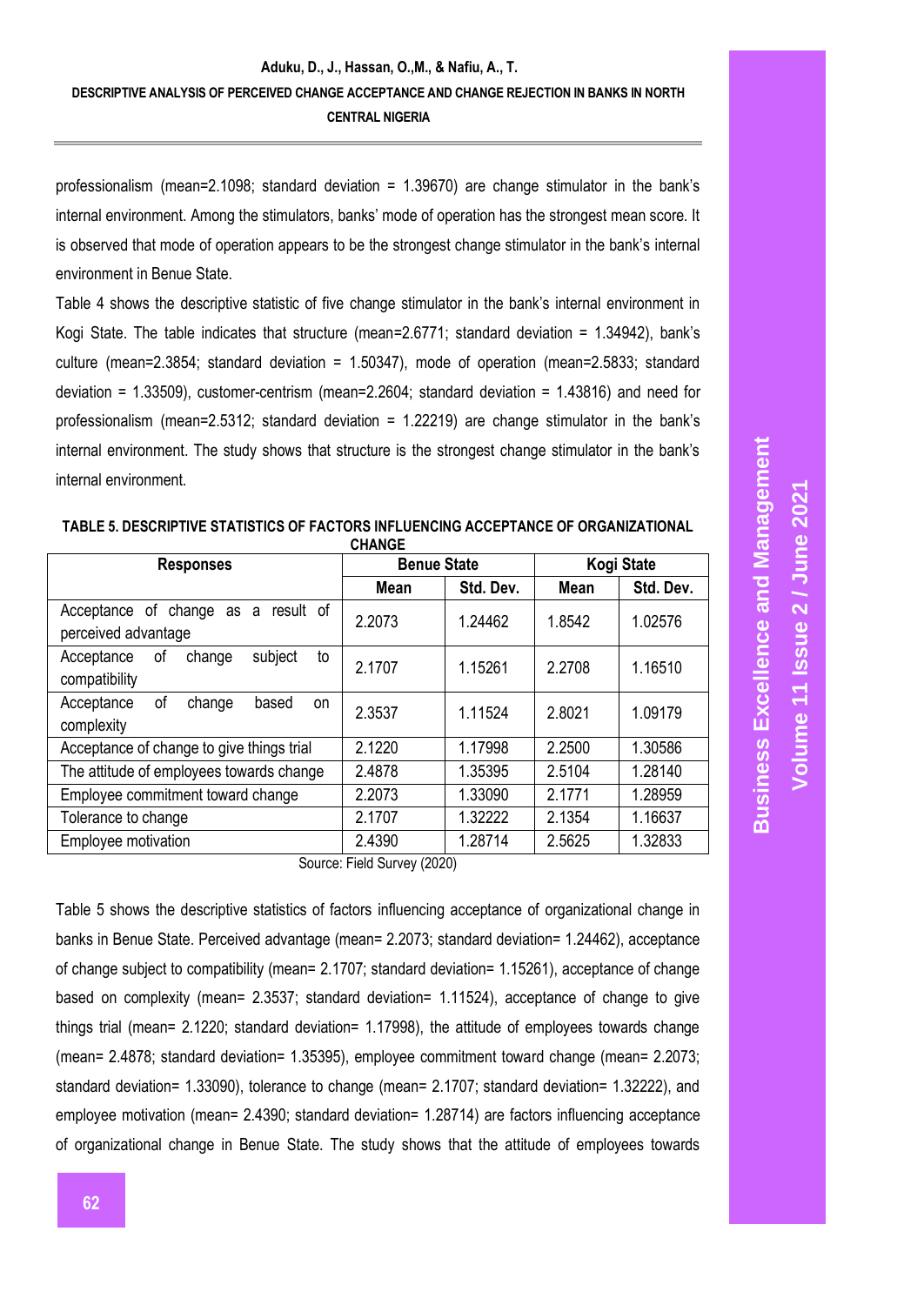change appears to be the strongest factors influencing acceptance of organizational change in Benue State.

Table 5 also shows the descriptive statistics of factors influencing acceptance of organizational change in banks in Kogi State. Perceived advantage (mean= 1.8542; standard deviation= 1.02576), acceptance of change subject to compatibility (mean= 2.2708; standard deviation= 1.16510), acceptance of change based on complexity (mean= 2.8021; standard deviation= 1.09179), acceptance of change to give things trial (mean= 2.2500; standard deviation= 1.30586), the attitude of employees towards change (mean= 2.5104; standard deviation= 1.28140), employee commitment toward change (mean= 2.1771; standard deviation= 1.28959), tolerance to change (mean= 2.1354; standard deviation= 1.16637), and employee motivation (mean= 2.5625; standard deviation= 1.32833) are factors influencing acceptance of organizational change in banks in Benue State. The result shows that acceptance of change based on complexity is the strongest factors influencing acceptance of organizational change in banks in Kogi State.

#### **TABLE 6A. KMO AND BARTLETT'S TEST OF FACTORS INFLUENCING ACCEPTANCE OF ORGANIZATIONAL CHANGE IN BENUE STATE**

| Kaiser-Meyer-Olkin Measure of Sampling Adequacy.           |      | .832    |
|------------------------------------------------------------|------|---------|
| <b>Bartlett's Test of Sphericity</b><br>Approx. Chi-Square |      | 945.767 |
|                                                            | Df   | 28      |
|                                                            | .000 |         |

Source: Field Survey (2020).

The Table 6a above shows the KMO and Bartlett's Test of factors influencing acceptance of organizational change in Benue State. The table shows that the Bartlett's Test of Sphericity (p<0.01) and the Kaiser-Meyer-Olkin (KMO) measures of sampling adequacy index (with the value of 0.832) confirms that the data fit in for the principal component Analysis (PCA). The KMO value of 0.832 is closer to 1, and it is believed to be a good one. Therefore, the KMO end result is considered important and sufficient enough. The simple implication of Bartlett's Test of Sphericity (p<0.01) is that the correlation matrix significantly varies from identity matrix (in which the correlation among variables is equal to zero).

| TABLE 6B. COMMUNALITIES ANALYSIS OF FACTORS INFLUENCING ACCEPTANCE OF |
|-----------------------------------------------------------------------|
| ORGANIZATIONAL CHANGE IN BENUE STATE                                  |

| <b>Factors</b>                                | <b>Initial</b> | <b>Extraction</b> |
|-----------------------------------------------|----------------|-------------------|
| Acceptance of change as a result of perceived | .000           | .915              |
| advantage                                     |                |                   |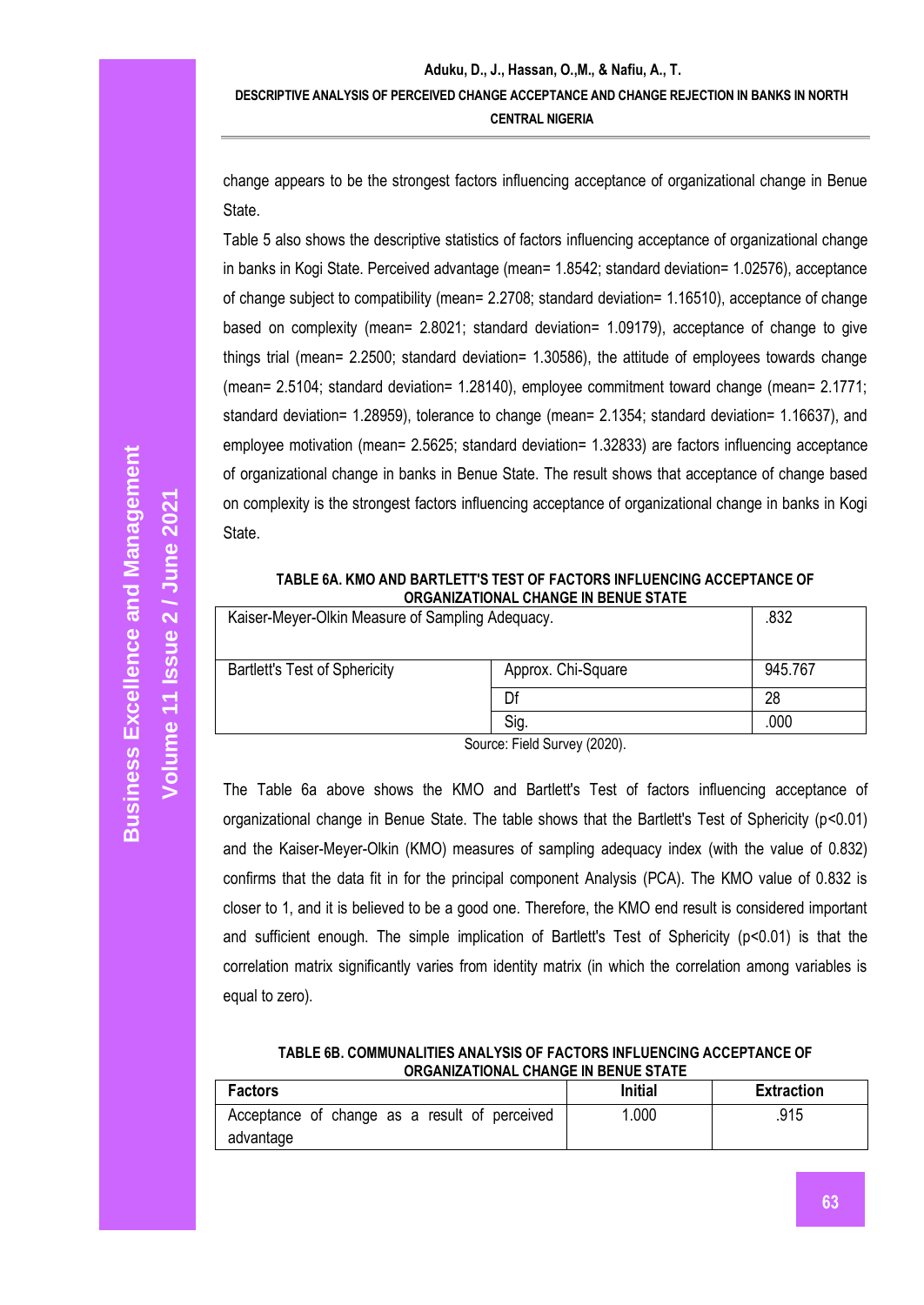#### **Aduku, D., J., Hassan, O.,M., & Nafiu, A., T.**

## **DESCRIPTIVE ANALYSIS OF PERCEIVED CHANGE ACCEPTANCE AND CHANGE REJECTION IN BANKS IN NORTH**

**CENTRAL NIGERIA**

| Acceptance of change subject to compatibility | 1.000 | .718 |
|-----------------------------------------------|-------|------|
| Acceptance of change based on complexity      | 1.000 | .922 |
| Acceptance of change to give things trial     | 1.000 | .931 |
| The attitude of employees towards change      | 1.000 | .885 |
| Employee commitment toward change             | 1.000 | .720 |
| Tolerance to change                           | 1.000 | .942 |
| Employee motivation                           | 1.000 | .858 |

#### **Extraction Method:** Principal Component Analysis

Table 6b indicates that the communalities analysis of variables (in which each of the variable has the value above 4%). Communalities show the relationship between the variable and all other variables. For principal component extraction, the initial communalities value is always equal to 1.0 for correlation analyses. Extraction communalities are estimate of the variance in each variable accounted for by the components. The table shows that communalities for acceptance of change as a result of perceived advantage (0.915), acceptance of change subject to compatibility (0.718), acceptance of change based on complexity (0.922), acceptance of change to give things trial (0.931), the attitude of employees towards change (0.885), employee commitment toward change (0.720), tolerance to change (0.942) and employee motivation (0.858) are all important. In view of this, since the value are higher than 0.4 (4%), it is an evidence that the extracted components represent the variables well.

| Compon         |       | <b>Initial Eigenvalues</b> |                   | <b>Extraction Sums of Squared Loadings</b> |          |                   |
|----------------|-------|----------------------------|-------------------|--------------------------------------------|----------|-------------------|
| ent            | Total | %<br>οf                    | <b>Cumulative</b> | <b>Total</b>                               | %<br>οf  | <b>Cumulative</b> |
|                |       | <b>Variance</b>            | %                 |                                            | Variance | %                 |
|                | 5.496 | 68.696                     | 68.696            | 5.496                                      | 68.696   | 68.696            |
| $\overline{2}$ | 1.396 | 17.447                     | 86.143            | 1.396                                      | 17.447   | 86.143            |
| 3              | .675  | 8.443                      | 94.586            |                                            |          |                   |
| 4              | .205  | 2.560                      | 97.146            |                                            |          |                   |
| 5              | .120  | 1.501                      | 98.647            |                                            |          |                   |
| 6              | .052  | .650                       | 99.296            |                                            |          |                   |
| 7              | .034  | .426                       | 99.722            |                                            |          |                   |
| 8              | .022  | .278                       | 100.000           |                                            |          |                   |

**TABLE 6C. TOTAL VARIANCE OF FACTORS INFLUENCING ACCEPTANCE OF ORGANIZATIONAL CHANGE IN BENUE STATE**

Source: Field Survey, 2020.

Table 6c, the 'Total' column illustrates the amount of variance in the original variables accounted for by each component. The % of variance column gives the exact ratio, which is expressed as a percentage of the variance accounted for by each of the component to the total variance in all of the variables. The cumulative % column gives the percentage of variance accounted for by the first *n* components. The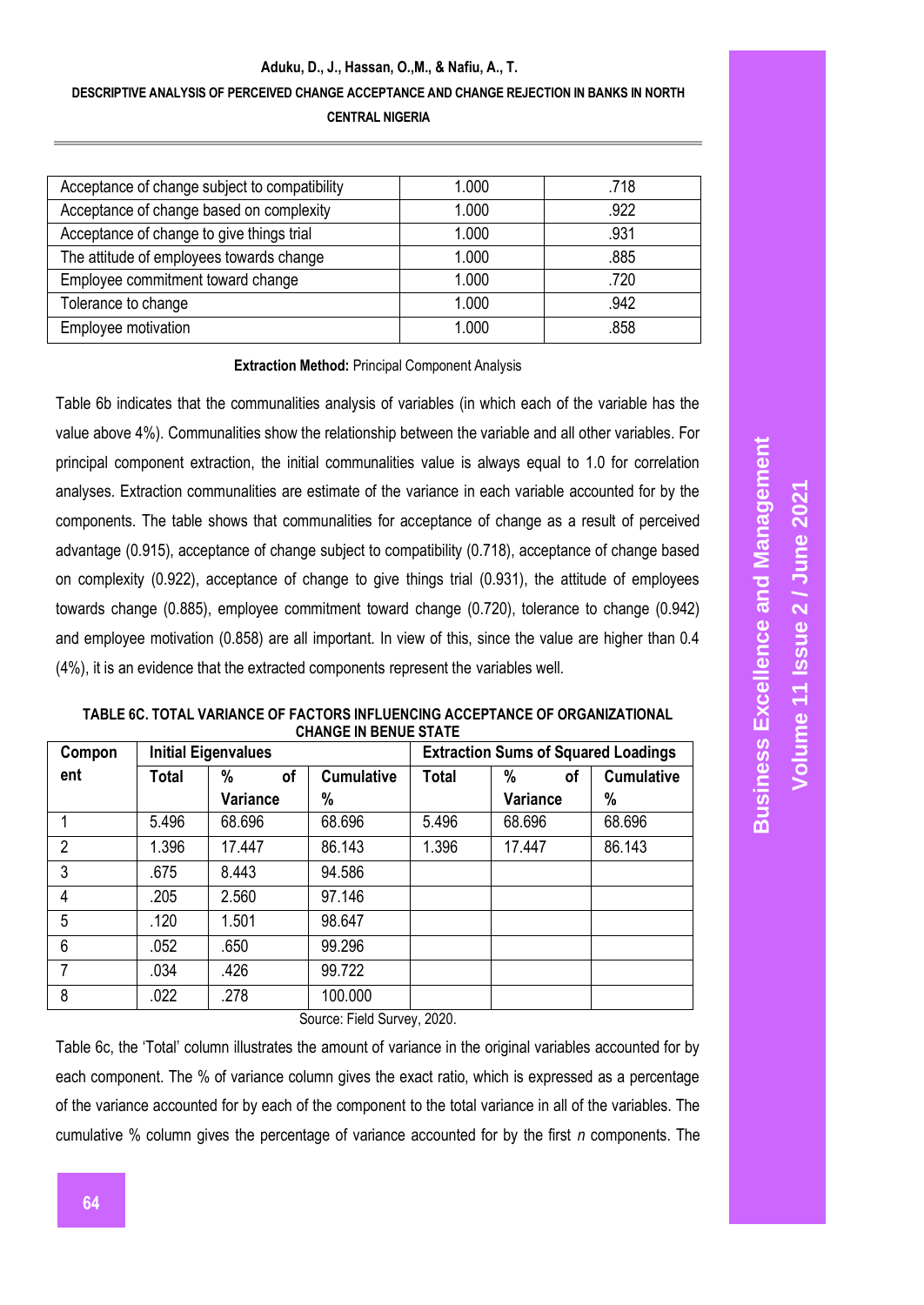table above indicates that the first and second factors have the Eigenvalue value of 5.496 and 1.396. The value is equal or greater than 1, and this shows more variance. The percent of the explained variance are 68.696 and 17.447. Other factors ranging from 3 to 8 have Eigenvalue value less than 1. Therefore, they are explained as lesser variance.

#### **TABLE 7A. KMO AND BARTLETT'S TEST OF FACTORS INFLUENCING ACCEPTANCE OF ORGANIZATIONAL CHANGE IN KOGI STATE**

| Kaiser-Meyer-Olkin Measure of Sampling Adequacy.           | .845                       |         |
|------------------------------------------------------------|----------------------------|---------|
| <b>Bartlett's Test of Sphericity</b><br>Approx. Chi-Square |                            | 854.206 |
| Df                                                         |                            | 28      |
|                                                            | .000                       |         |
|                                                            | $0.0000$ $0.0000$ $0.0000$ |         |

Source: Field Survey, 2020

Table 7a show the KMO and Bartlett's Test of factors influencing acceptance of organizational change in Kogi State The table above shows that the Bartlett's Test of Sphericity (p<0.01) and the Kaiser-Meyer-Olkin (KMO) measures of sampling adequacy index (with the value of 0.845) confirms that the data fit in for the principal component Analysis (PCA). The KMO value of 0.845 is closer to 1, and it is believed to be a good one. Therefore, the KMO end result is considered important and sufficient enough. The simple implication of Bartlett's Test of Sphericity (p<0.01) is that the correlation matrix significantly varies from identity matrix (in which the correlation among variables is equal to zero).

**TABLE 7B: COMMUNALITIES ANALYSIS OF FACTORS INFLUENCING ACCEPTANCE OF ORGANIZATIONAL CHANGE IN KOGI STATE**

| <b>Factors</b>                                | <b>Initial</b> | <b>Extraction</b> |
|-----------------------------------------------|----------------|-------------------|
| Acceptance of change as a result of perceived | 1.000          | .876              |
| advantage                                     |                |                   |
| Acceptance of change subject to compatibility | 1.000          | .454              |
| Acceptance of change based on complexity      | 1.000          | .913              |
| Acceptance of change to give things trial     | 1.000          | .891              |
| The attitude of employees towards change      | 1.000          | .884              |
| Employee commitment toward change             | 1.000          | .833              |
| Tolerance to change                           | 1.000          | .828              |
| Employee motivation                           | 1.000          | .888              |

#### **Extraction Method:** Principal Component Analysis

Table 7b indicates that the communalities analysis of variables (in which each of the variable has the value above 4%). Communalities show the relationship between the variable and all other variables. For principal component extraction, the initial communalities value is always equal to 1.0 for correlation analyses. Extraction communalities are estimate of the variance in each variable accounted for by the components. The table shows that communalities for acceptance of change as a result of perceived

**Volume 11 Issue** 

**2 / June 2021**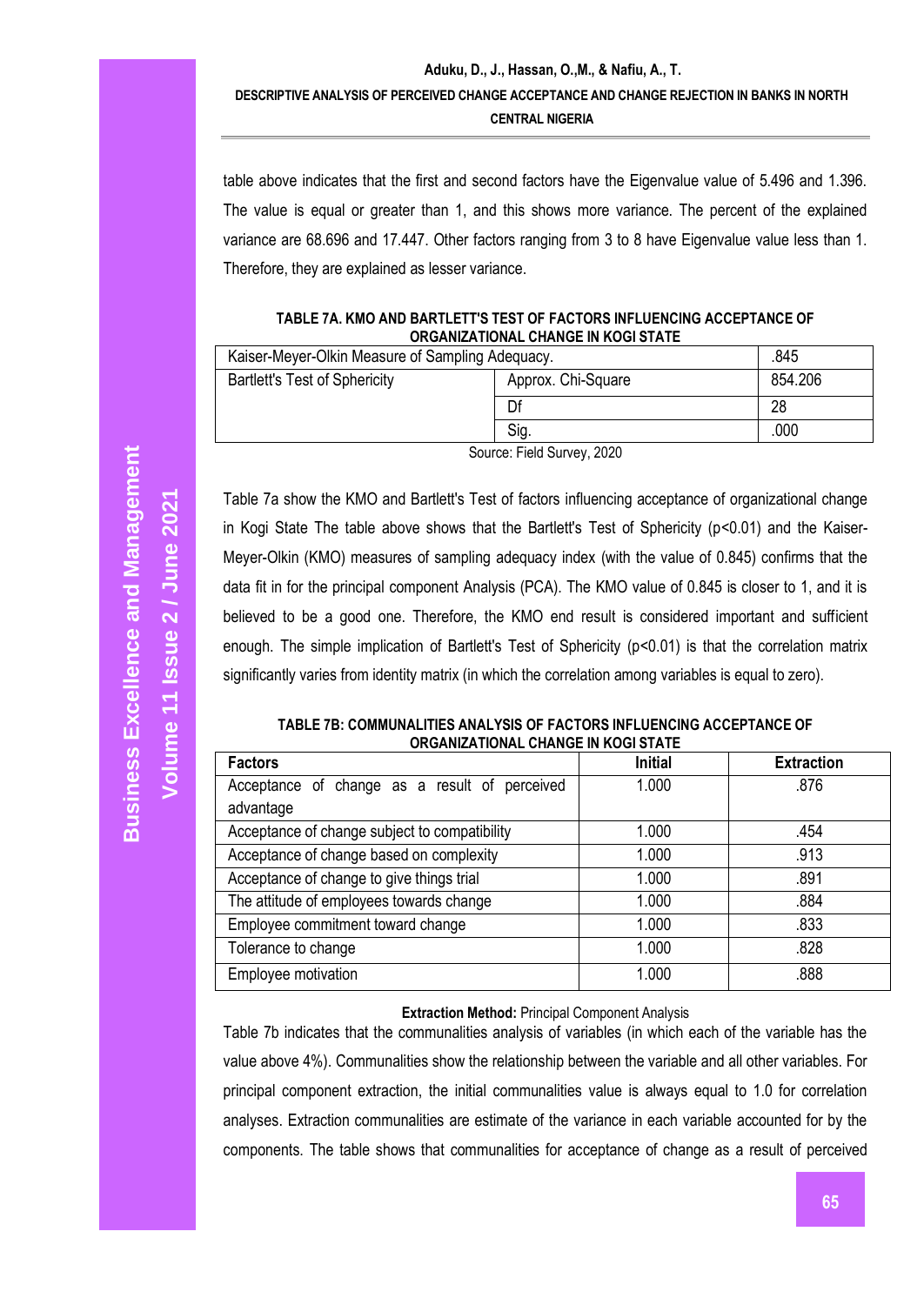advantage (0.876), acceptance of change subject to compatibility (0.454), acceptance of change based on complexity (0.913), acceptance of change to give things trial (0.891), the attitude of employees towards change (0.884), employee commitment toward change (0.833), tolerance to change (0.828) and employee motivation (0.888) are all important. In view of this, since the value are higher than 0.4 (4%), it is an evidence that the extracted components represent the variables well.

| Compone        | <b>Initial Eigenvalues</b> |          |                   | <b>Extraction Sums of Squared Loadings</b> |          |                   |
|----------------|----------------------------|----------|-------------------|--------------------------------------------|----------|-------------------|
| nt             | Total                      | %<br>οf  | <b>Cumulative</b> | <b>Total</b>                               | %<br>οf  | <b>Cumulative</b> |
|                |                            | Variance | %                 |                                            | Variance | %                 |
|                | 5.559                      | 69.493   | 69.493            | 5.559                                      | 69.493   | 69.493            |
| $\overline{2}$ | 1.007                      | 12.585   | 82.078            | 1.007                                      | 12.585   | 82.078            |
| 3              | .762                       | 9.526    | 91.603            |                                            |          |                   |
| 4              | .241                       | 3.010    | 94.614            |                                            |          |                   |
| 5              | .150                       | 1.875    | 96.489            |                                            |          |                   |
| 6              | .133                       | 1.664    | 98.153            |                                            |          |                   |
| 7              | .108                       | 1.348    | 99.502            |                                            |          |                   |
| 8              | .040                       | .498     | 100.000           |                                            |          |                   |

**TABLE 7C. TOTAL VARIANCE OF FACTORS INFLUENCING ACCEPTANCE OF ORGANIZATIONAL CHANGE IN KOGI STATE**

Source: Field Survey, 2020

Table 7c shows the 'Total' column illustrates the amount of variance in the original variables accounted for by each component. The % of variance column gives the exact ratio, which is expressed as a percentage of the variance accounted for by each of the component to the total variance in all of the variables. The cumulative % column gives the percentage of variance accounted for by the first *n*  components. The table above indicates that the first and second factors have the Eigenvalue value of 5.559 and 1.007. The value is equal or greater than 1, and this shows more variance. The percent of the explained variance are 69.493 and 12.585. Other factors ranging from 3 to 8 have Eigenvalue value less than 1. Therefore, they are explained as lesser variance.

## **5. CONCLUSION AND RECOMMENDATIONS**

One major way that banks have become relevant in the industry is organizational change. The SIBs have been able to adapt to their environment and become the most important banks because of consistent organizational change implementation. The banks have been able to choose change model which (they believe) have great implication for their structure, culture, vision, strategies, and employees' performance. Banks leaders are conversant with the fact that organizational change is pivoted to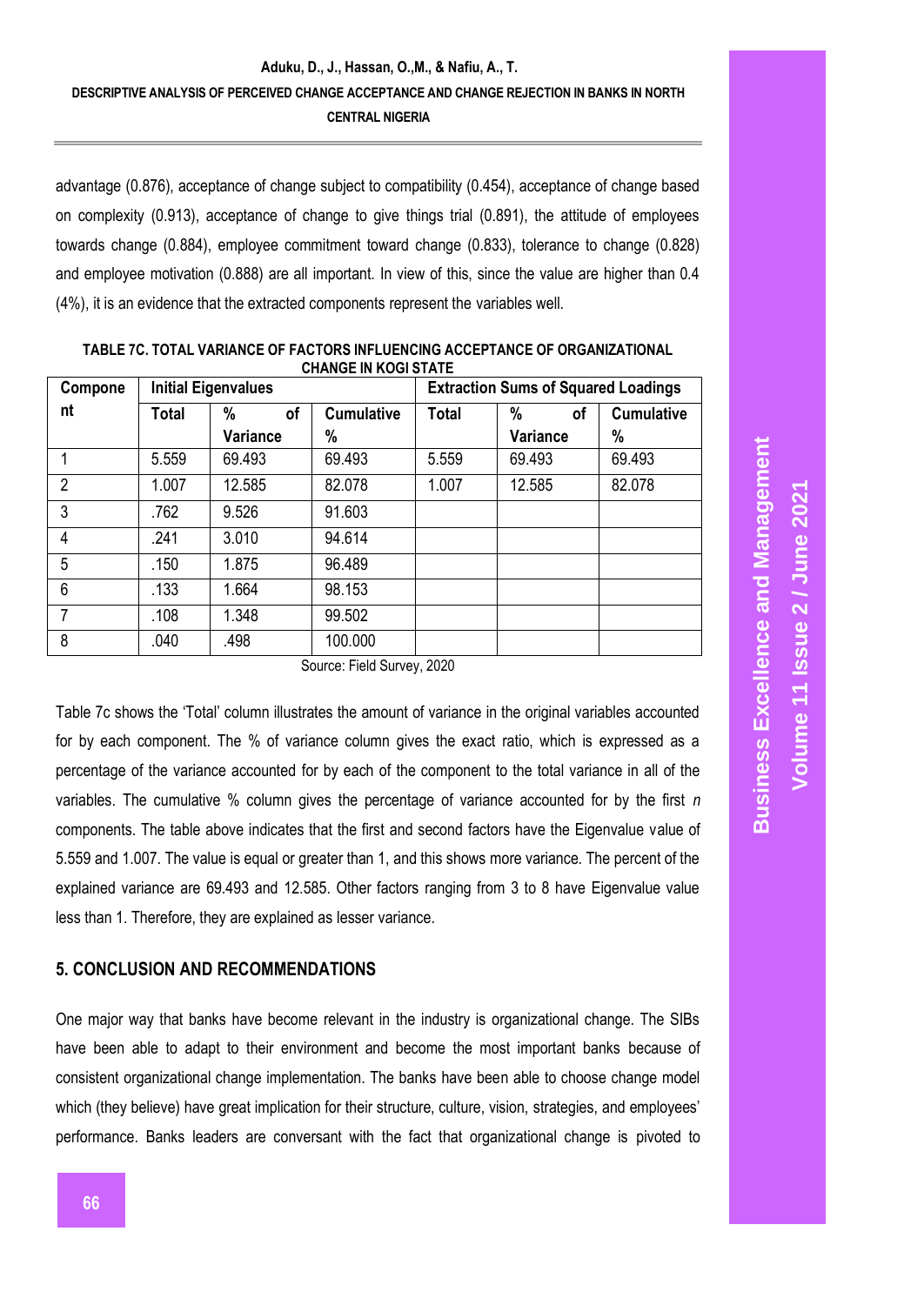banking practices. They are also aware that leading organizational change is very challenging. This is because employees that will help in achieving the outcomes of the change may exhibit rejection attitude. Employees' change resistance or rejection is subject to numerous factors. This study has proven that factors such as change types, change enabler, change methods, perceived change outcomes and change driving force are subject to employees' change resistance. Though, there are other factors that can explain why employees resist change, but the aforementioned factors play key roles in employees' change rejection. There are paramount reasons why change rejection may be costly for organizations. Employees change rejection may be instrumental to failure in banking businesses (in terms of their products and services). The study recommended that bank leaders should monitor change outcomes and change methods in Benue State, and that change type or methods should be given strong attention in Kogi State. The study recommended also that positive attitude of employees towards change should be motivated to increase acceptance of organizational change in Benue State.

#### **REFERENCES**

- Acas (2014). *How to manage change.* Retrieved on 25/06/2019 from <http://m.acas.org.uk/media/pdf/q/q/Acas-How-to-manage-change-advisory-booklet.pdf>
- Bond, C. (2008). *Outcome Realization and Organizational Change Management-the Tasmania Government Approach*, Department of Premier and Cabinet, Tasmania.
- Çelik, A. and Ozsoy, N. (2016). Organizational Change: Where Have We Come From and Where Are We Going? *International Journal of Academic Research in Accounting, Finance and Management Sciences*. 6(1): 134-141. DOI: 10.6007/IJARAFMS/v6-i1/2004
- Codreanu, A. (2010). Organizational Change: A Matter of Individual and Group Behavior Transformation. *Journal of Defense Resources Management.* 1(1): 49-56
- Collins, J.C. and Porras, J.I. (2002). Built to Last, Adhesives Age. In S. Dalati (eds). Managing Change in Banking Organizations: The Case of a UK Commercial Bank. *Journal of Logistics, Informatics and Service Science*. 4(1): 34-56
- Cummings, T.G. and Worley, C.G. (2009). *Organisation Development and Change*, Katalog BPS. doi: 10.1007/s13398-014-0173-7.2.
- Dalati, S. (2017). Managing Change in Banking Organizations: The Case of a UK Commercial Bank. *Journal of Logistics, Informatics and Service Science*. 4(1): 34-56
- Daniel, C.O. (2019). Effects of Change Management on the Performance of Firms in Nigeria. *International Journal of Advances in Scientific Research and Engineering*. 5(1): 59-64. DOI: 10.31695/IJASRE.2019.33065
- Ememe, J. (2017). Leadership Strategies for Managing Change in the Nigerian Banking Industry. PhD Dissertations: Walden University.
- Ezekiel, O. (2007). Change Management in Process Change, *Information Systems Control Journal,*  20(3): 1-10.
- Isern, J. and Pung, A. (2007). Harnessing energy to drive organizational change. In: Z.A. Khosa, Z.U. Rehman, A. Asad, M.A. Bilal and N. Hussain (eds). The Impact of Organizational Change on the

**Volume 11 Issue**